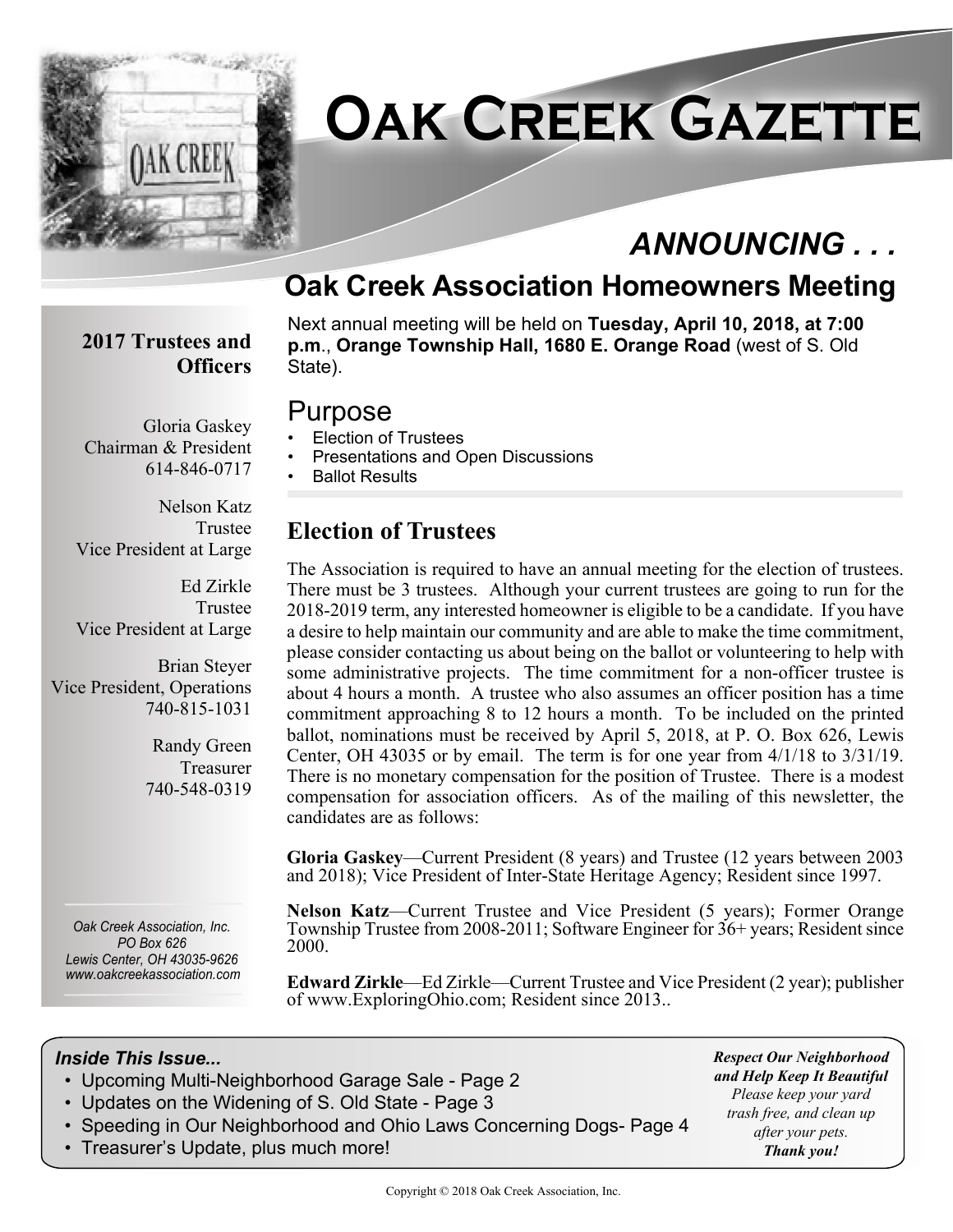# *Annual Multi-Neighborhood Garage Sale*

SALE **GARAGE SALE** The dates for this year's Annual Multi-Neighborhood **GARAGE** Garage Sale is Friday, June 1st and Saturday, June 2nd,

GARAGE

9am - 4pm each day. Participation is free! We'll be placing paid advertising in the Columbus Dispatch and local papers, plus postings on Craigslist and other social media – all to attract buyers to our event!

This would be a great weekend to dig out items you no longer need and sell them for cash, money! Toys, clothes, records, tapes, videos, cd's, furniture, baby clothes, electronics, household items, small kitchen appliances, dishes, tools, office supplies, jewelry, glassware – you never know what buyers are looking for!

Other local neighborhoods participating this year may include: Villages of Oak Creek, Summerfield Village, Prestwick Commons, Oak Creek East and The Shores. This year's Garage Sale is sponsored by participating HOA's and KullbergDesigns.com.

# **TREASURER'S REPORT**

Invoices for the 2018 dues were mailed in early January and were due by January 31, 2018. The annual dues remain \$150 and the amount has not increased since 2010. Our budget for 2018 is approximately \$60,000 for maintenance of the common areas and other Association expenses for 2018. Thank you for paying your dues promptly.

As you know, by virtue of owning property in Oak Creek, you are automatically a member of the Oak Creek Association. Association dues, like real estate taxes, are assessed on and directly tied only to the property and subject to similar collection processes. In other words when you purchase a home, it comes with dues and taxes.

Payment of dues is not contingent on any other factor. If you have not already done so, please pay instantly by credit card or e-check by accessing our web site, then clicking on the Paypal logo on our homepage at www.oakcreekassociation.com OR make your check in the amount of \$150.00, payable to Oak Creek Association, Inc. and mail to Oak Creek Association, Inc., PO Box 626, Lewis Center, OH 43035.

# DEED RESTRICTIONS OVERVIEW

If you do not have a copy of your deed restrictions, you can access them from our web site at www.oakcreekassociation.com. It is very important to review the deed restrictions before building, planting, fencing, etc. In addition to the deed restrictions, Orange Township has additional restrictions that should be checked for your own protection (call 740-548-5430 x 124). If you have any questions, the trustees will gladly



address or assist with your concerns. We do require that any complaints regarding deed restrictions violations (1) provide the nature of the violation, (2) provide the property address, and (3) be put in writing and mailed or emailed to us. If you wish to receive a response from us, include your name, address, and phone number so we can contact you in a formal manner. Below are Do's and Don'ts:

#### **QUICK GUIDE TO WHAT WE MUST DO AND WHAT WE CANNOT DO**

- Cut your grass and clean up clippings afterwards.
- Treat your lawn for feeds (crabgrass, dandelions, clover, etc.).
- Maintain planting beds. No beds overgrown with weeds and no planting allowed to grow out of control.
- Cannot have campers, trailers, boats, RV, or commercial vehicles in the driveway or on the street more than 24 hours in a month.
- No undrivable vehicle can be in front of premises for more than 7 days.
- No outdoor clothes drying.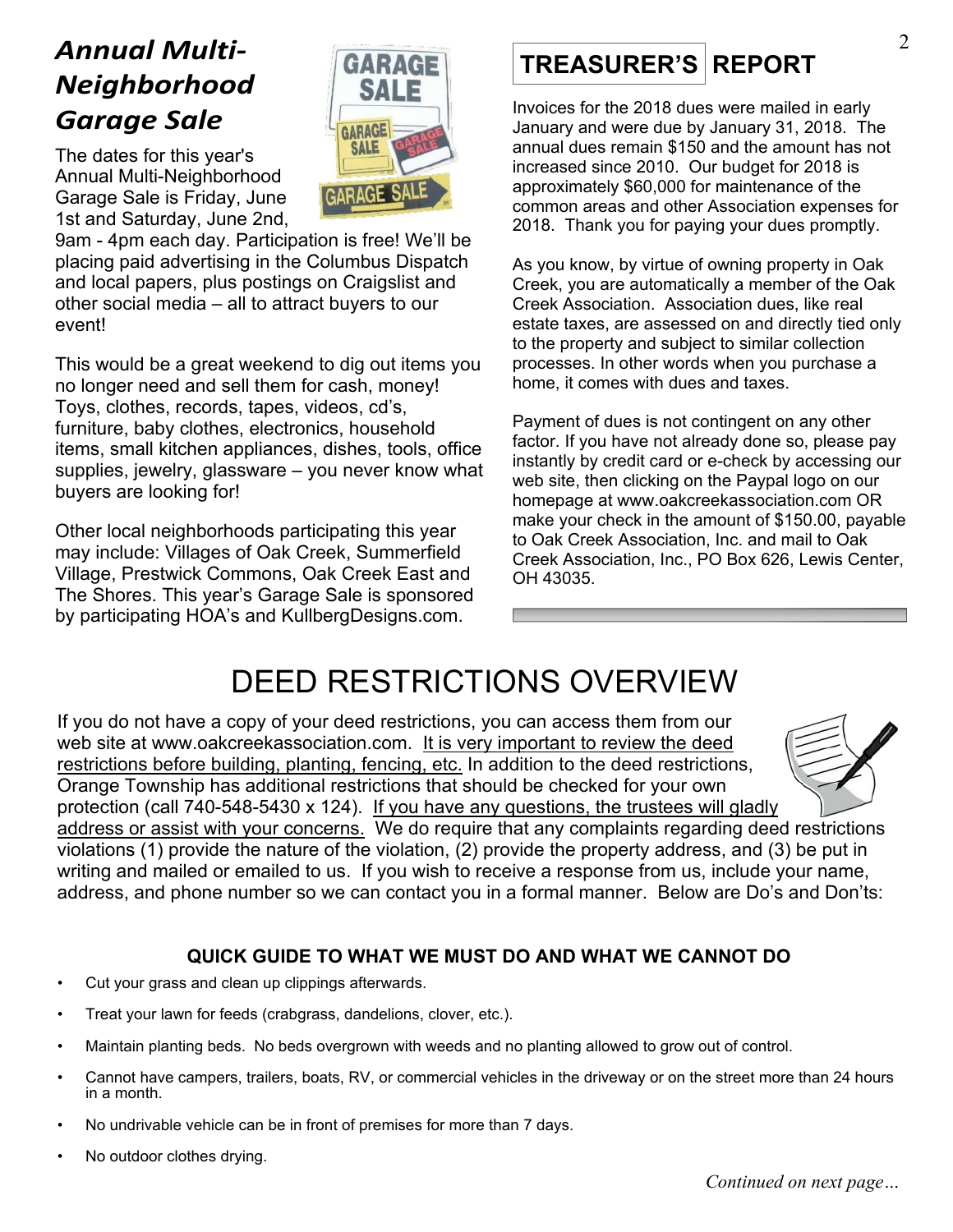#### **QUICK GUIDE TO WHAT WE MUST DO AND WHAT WE CANNOT DO**

- No trash receptacle in view of public from street or abutting properties. Trash is not to be put out prior to the evening before - this would be Thursday (except holidays, then Friday), and after 6:00 p.m. For pick up next day. Trash is NOT to be put on the side walks. It is also recommended that if a storm or high winds are pending, do not put trash out until the storm passes, keeping your trash from blowing all over the neighborhood. Promptly remove empty trash receptacles from sight along with any remaining items.
- No street trees. Trees cannot be planted between the sidewalk and the street.
- No sheds or storage structures.
- Fencing must meet your specified deed restriction.



• No painting, repairs, or structures, etc., are allowed which may be viewed as an eyesore to any of the owners of any lot in the subdivision. (This is the reason the builders had restrictions on all buyers as to the colors they were allowed to choose for siding, shutters, doors and roofs.

#### **Township Violations:**

- ß **Trash Collection:** Please let your new neighbors know that Orange Township requires we use Rumpke to collect refuse. Every resident must contact Rumpke like they do AEP, etc., to contract with them. There is a fee for trashpick up. The township will allow a resident to opt out only if they can prove they have a **legal** way of disposing of trash. Example, a resident owns a business and pays for a dumpster and collection, and takes their trash to work. They have to supply receipts and contracts, etc. If a resident puts his trash in another's yard for pickup or puts trash in someone else's receptacle, CALL RUMPKE at 1-800-828-8171 and ask for JACK. Rumpke has to initiate the complaint to Orange Township for the Township to take action.
- ß **Multiple Families:** We are single-family dwelling community. This does not mean that our children or parents don't live with us. But it does mean that several families cannot reside in a house that is not built to accommodate them. If you have a concern, **write** the Zoning Department, Orange Township, 1680 E. Orange Road, Lewis Center, OH 43035.\*
- **Parking:** If residents are parking in areas marked as "no parking this side of street." Please contact the Sheriff. If residents are parking in their driveways so as to block the pavement, again, contact the Sheriff.
- ß **Business out of the Home:** If a resident is conducting a business out of their home and create problems to surrounding residents, although it is a deed violation, it is also a Township violation. Notify us, but also **write** Zoning Department, Orange Township, 1680 E. Orange Road, Lewis Center, OH 43035. \*

\*The Township has an attorney, Mike McCarthy. Using the Township's attorney limits our legal expenses and the Township has a "Bigger Hammer." However, we are not afraid to take legal action against a resident on behalf of the Association. On all issues, we want to be prudent with spending our funds. We try to write letters, call, and visit first. We will work with a resident so long as they work with us.

### **South Old State Road Widening Project - UPDATE**

Ryan J. Mraz, B.S.C.E., Chief Deputy Design Engineer, Delaware County Engineer's Office reported that we can expect the remainder of the temporary road from Powell to the north limits that is not done to be completed first. The main work will then be to finish the roadway construction. Signal work at Orange is ongoing and will go to Gladshire in the next week or so, then down to Powell. Project finish date is Thanksgiving. Looks like a lot to be thankful for this Thanksgiving!

3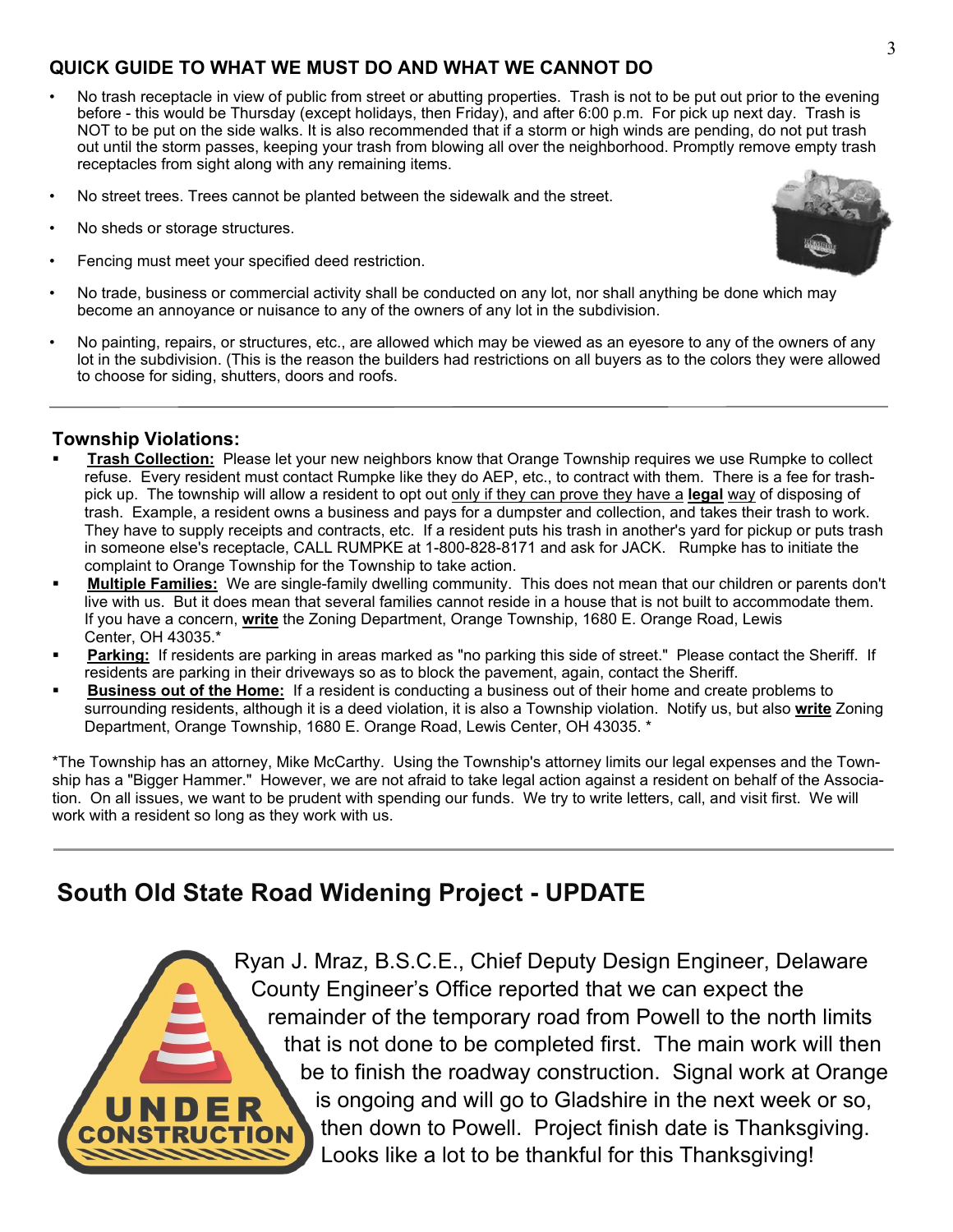## *SPEEDING AND SAFETY WITHIN THE NEIGHBORHOOD*

Oak Creek Association has taken steps to address speeding issues and safety concerns throughout our Subdivision since our last Homeowners' Meeting:

The Olentangy Local School District has agreed to purchase and Orange Township has agreed to install and maintain flashing 20 mph speed limit signs for the front and back entrances to Oak Creek Elementary School. That means two signs are being placed on Westwood Drive and two on Oak Creek Drive. They are currently being installed.

We are among several communities in Delaware County engaging Special Duty Deputies to monitor our neighborhoods for speed and unusual activities. Special Duty Deputies will be a visible presence on various days and times from May through September and from Thanksgiving to New Years. (The same schedule as in 2017.) Several other communities within Delaware County are doing the same thing because the county budget does not stretch as far as we'd like and because the township no longer has a Police Levy to pay for these additional services. The safety of our residents is a primary concern.

### **Trash Storage and Pickup**

Just a friendly reminder, that trash is not to be set out until the night before pick up. That would generally be Friday, so trash should not be set out prior to Thursday Evening. When there is a holiday, trash pickup is delayed for 1 business day. Furthermore, trash cans and trash bins need to be *KEPT OUT OF PUBLIC VIEW*; therefore, they cannot remain in the driveway or next to your house. Please reference Limited Warranty Deed Article I, J: Waste Disposal

..."trash, garbage or other waste...shall be kept out of view of the general public from the street and abutting properties."

# With spring coming and people in Oak Creek walking their dogs more please be respectful of your neighbors - **PICK UP YOU DOG's WASTE – PLEASE!**

Additionally, here is what the state has to say about dogs. The URL for all the rules is included below.

This is from the State of Ohio website regarding Ohio Laws and Rules. http://codes.ohio.gov/orc/955

#### **Ohio Revised Code Title [9] IX AGRICULTURE - ANIMALS - FENCES**

*Ohio Revised Code (continued on next page)*

4

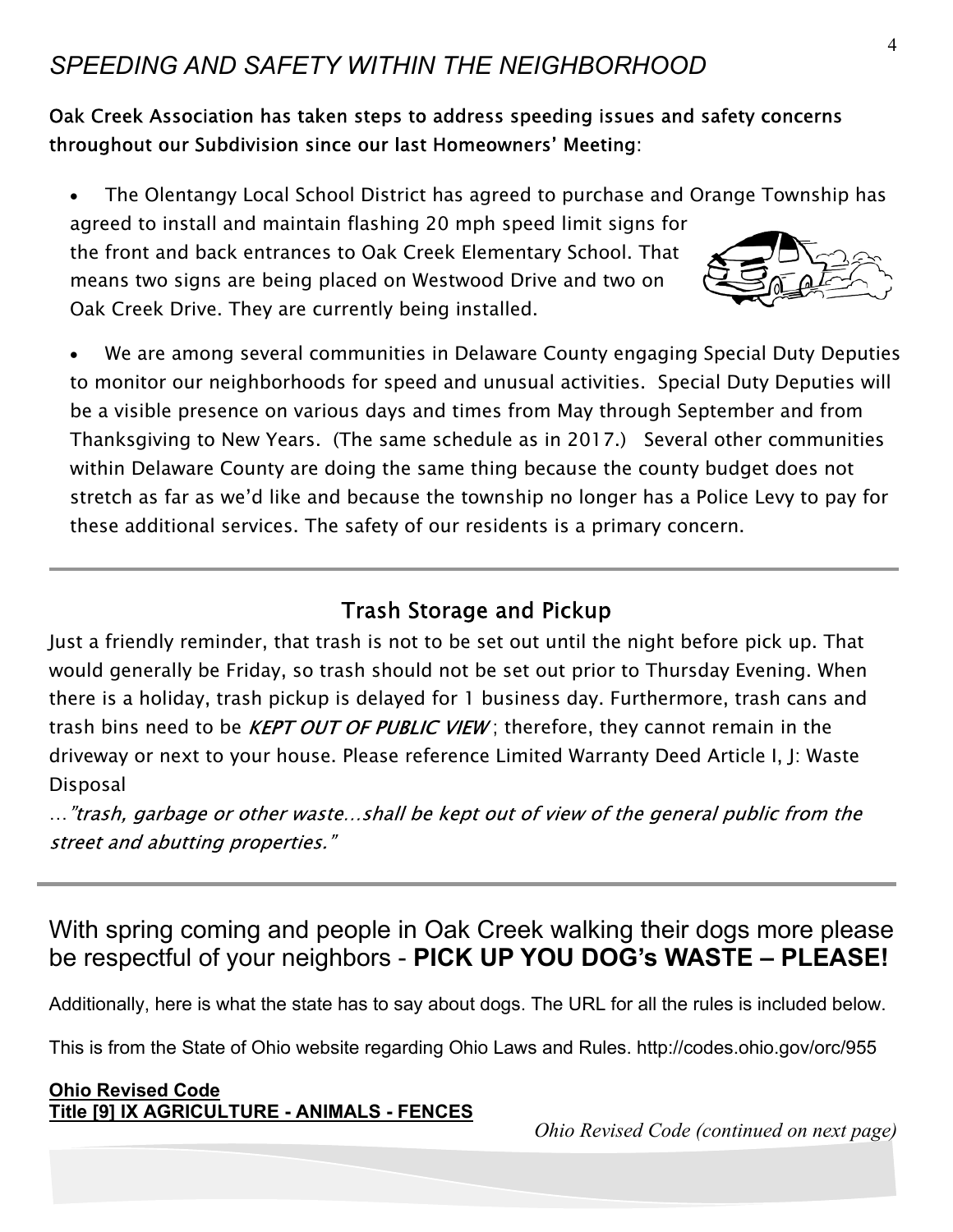#### *Chapter 955: DOGS*

#### *955.22 Confining, restraining, debarking dogs; dangerous dog registration certificate.*

(A) As used in this section, "dangerous dog" has the same meaning as in section 955.11 of the Revised Code.

(B) No owner, keeper, or harborer of any female dog shall permit it to go beyond the premises of the owner, keeper, or harborer at any time the dog is in heat unless the dog is properly in leash.

(C) Except when a dog is lawfully engaged in hunting and accompanied by the owner, keeper, harborer, or handler of the dog, no owner, keeper, or harborer of any dog shall fail at any time to do either of the following:

(1) Keep the dog physically confined or restrained upon the premises of the owner, keeper, or harborer by a leash, tether, adequate fence, supervision, or secure enclosure to prevent escape;

(2) Keep the dog under the reasonable control of some person.

(D) Except when a dangerous dog is lawfully engaged in hunting or training for the purpose of hunting and is accompanied by the owner, keeper, harborer, or handler of the dog, no owner, keeper, or harborer of a dangerous dog shall fail to do either of the following:

(1) While that dog is on the premises of the owner, keeper, or harborer, securely confine it at all times in a locked pen that has a top, locked fenced yard, or other locked enclosure that has a top ;

(2) While that dog is off the premises of the owner, keeper, or harborer, keep that dog on a chain-link leash or tether that is not more than six feet in length and additionally do at least one of the following:

(a) Keep that dog in a locked pen that has a top, locked fenced yard, or other locked enclosure that has a top;

(b) Have the leash or tether controlled by a person who is of suitable age and discretion or securely attach, tie, or affix the leash or tether to the ground or a stationary object or fixture so that the dog is adequately restrained and station such a person in close enough proximity to that dog so as to prevent it from causing injury to any person;

(c) Muzzle that dog.

Effective Date: 10-10-2000

#### **Resources**

• **Ohio's Financial Crisis Resources** - Information on lowering monthly payments, locating safe and affordable housing, find a job or training, repair your credit, how to create a budget, plus much more, please access the Financial Crisis Resources at www.savethedream.ohio.gov/financialcrisis.aspx



- **Senior Citizens Inc. of Delaware County** To provide motivating activities to help active older adults remain a vital part of Delaware County through education, recreation, socialization, exercise, and wellness. www.mysourcepoint.org
- **Discover events and activities in Orange Township** at OrangeCelebration.com

**Your Association Web Site** *-* Keeping in touch with your Oak Creek Homeowners' Association and up-to-date on neighborhood happenings just a click away on your computer. From special HOA announcements to local news, previous newsletters and minutes from meetings, legal documents, or file a complaint, access us at www.oakcreekassociation.com anytime! Also join us on Facebook - go to FB and type in Oak Creek of Lewis Center in the search bar.